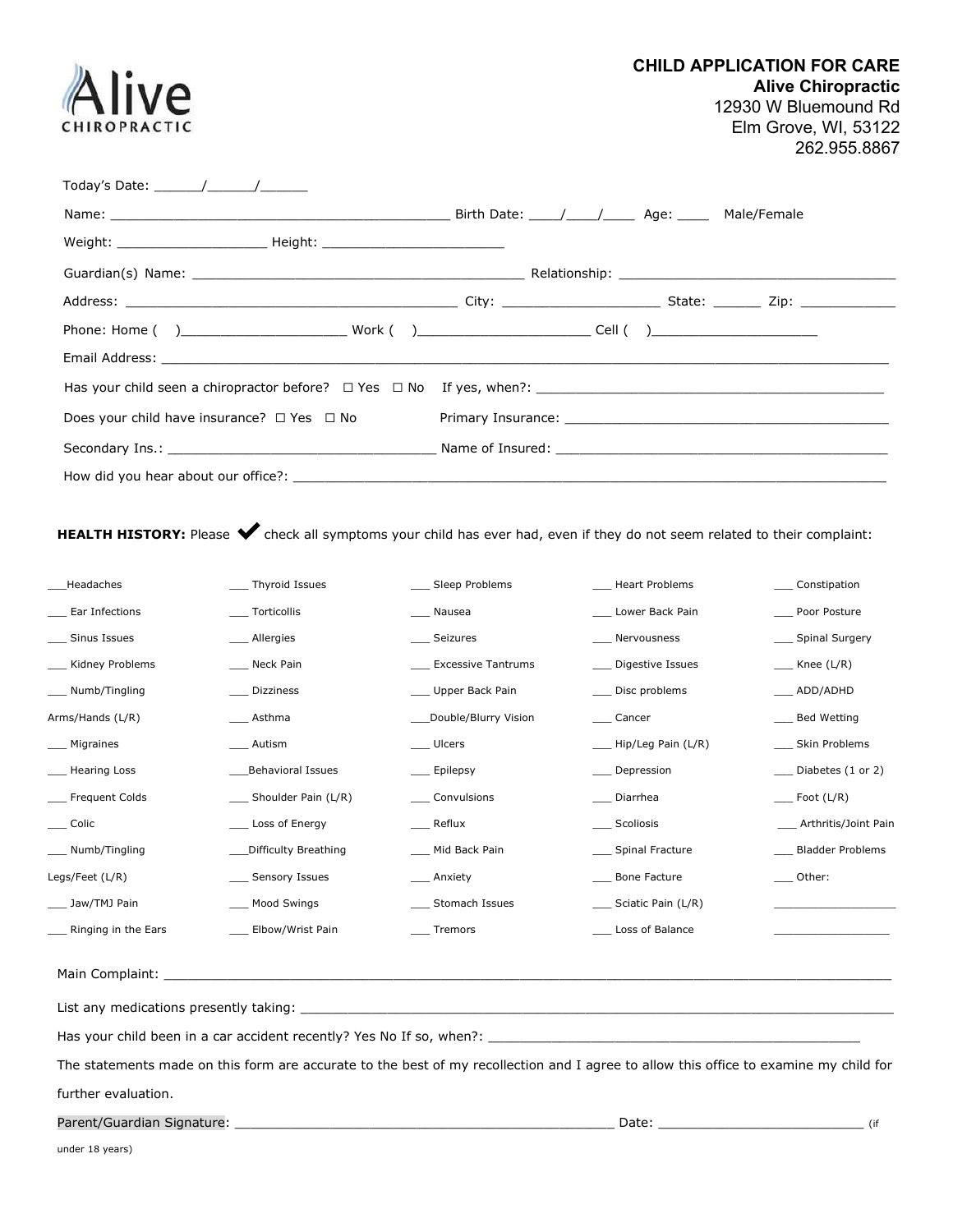#### Pregnancy Information:

| Did you take any medication during your pregnancy?                                                                                                                                                                             |  |  |  |  |
|--------------------------------------------------------------------------------------------------------------------------------------------------------------------------------------------------------------------------------|--|--|--|--|
| Other Information: The contract of the contract of the contract of the contract of the contract of the contract of the contract of the contract of the contract of the contract of the contract of the contract of the contrac |  |  |  |  |
| <b>Delivery Information:</b>                                                                                                                                                                                                   |  |  |  |  |
| Location of Birth: (circle one)<br>Hospital<br>Birth Center<br>Home                                                                                                                                                            |  |  |  |  |
| Birth Intervention: (circle one)<br><b>Induction Forceps</b><br>Vacuum<br>Extraction<br>Caesarean Section                                                                                                                      |  |  |  |  |
|                                                                                                                                                                                                                                |  |  |  |  |
|                                                                                                                                                                                                                                |  |  |  |  |
| Other Information: with a state of the contract of the contract of the contract of the contract of the contract of the contract of the contract of the contract of the contract of the contract of the contract of the contrac |  |  |  |  |
| <b>Post Birth Information:</b>                                                                                                                                                                                                 |  |  |  |  |
|                                                                                                                                                                                                                                |  |  |  |  |
|                                                                                                                                                                                                                                |  |  |  |  |
| Introduced Solid Foods at _______________ months                                                                                                                                                                               |  |  |  |  |
|                                                                                                                                                                                                                                |  |  |  |  |
| Doses of antibiotics/prescription drugs your child has taken: Past 6 months ___________Lifetime ______________                                                                                                                 |  |  |  |  |
|                                                                                                                                                                                                                                |  |  |  |  |
|                                                                                                                                                                                                                                |  |  |  |  |
| Has your child ever been knocked unconscious? □ Yes □ No Fractured a bone? □ Yes □ No                                                                                                                                          |  |  |  |  |
|                                                                                                                                                                                                                                |  |  |  |  |
| Does your child have difficulty turning their head? $\Box$ Yes $\Box$ No                                                                                                                                                       |  |  |  |  |
|                                                                                                                                                                                                                                |  |  |  |  |

# Activities of Life

\_\_\_\_\_\_\_\_\_\_\_\_\_\_\_\_\_\_\_\_\_\_\_\_\_\_\_\_\_\_\_\_\_\_\_\_\_\_\_\_\_\_\_\_\_\_\_\_\_\_\_\_\_\_\_\_\_\_\_\_\_\_\_\_\_\_\_\_\_\_\_\_\_\_\_\_\_\_\_\_\_\_\_\_\_\_\_\_\_\_\_\_\_\_\_\_\_\_\_\_\_\_\_\_\_\_

Please identify how your child's current condition is affecting their ability to carry out activities that are routinely part of their life or milestones they are struggling to meet.

| <b>List Restricted Activity</b> | <b>Current Activity Level</b> | <b>Usual Activity Level</b>              |
|---------------------------------|-------------------------------|------------------------------------------|
|                                 |                               |                                          |
| Example: Crawling all around    | Not crawling hardly at all    | They used to be able to crawl no problem |
|                                 |                               |                                          |
|                                 |                               |                                          |
|                                 |                               |                                          |
|                                 |                               |                                          |
|                                 |                               |                                          |
|                                 |                               |                                          |
|                                 |                               |                                          |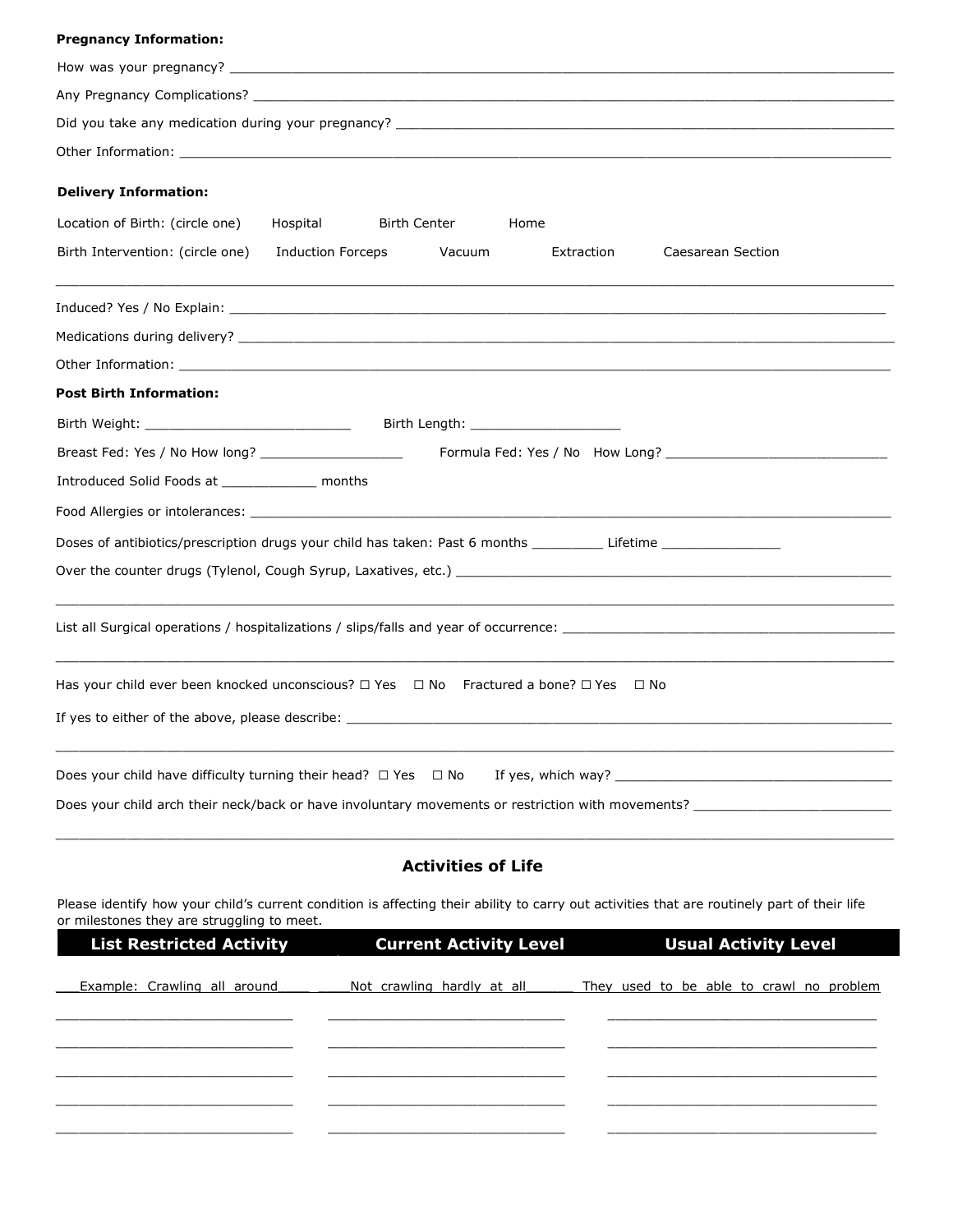## Quadruple Visual Analogue Scale

|                                                                                                     |  |  |  |  |  |  |  | Please circle the number that best describes the question asked for your <b>MAIN COMPLAINT.</b>  |
|-----------------------------------------------------------------------------------------------------|--|--|--|--|--|--|--|--------------------------------------------------------------------------------------------------|
| 1. How would you rate your pain RIGHT NOW?                                                          |  |  |  |  |  |  |  |                                                                                                  |
|                                                                                                     |  |  |  |  |  |  |  |                                                                                                  |
|                                                                                                     |  |  |  |  |  |  |  |                                                                                                  |
| 2. What is your typical <b>AVERAGE</b> pain?                                                        |  |  |  |  |  |  |  |                                                                                                  |
|                                                                                                     |  |  |  |  |  |  |  |                                                                                                  |
|                                                                                                     |  |  |  |  |  |  |  |                                                                                                  |
|                                                                                                     |  |  |  |  |  |  |  | 3. What is your pain level at its <b>BEST</b> ? (How close to 0 does your pain get at its best?) |
|                                                                                                     |  |  |  |  |  |  |  |                                                                                                  |
|                                                                                                     |  |  |  |  |  |  |  |                                                                                                  |
| 4. What is your pain level at its <b>WORST</b> ? (How close to 10 does your pain get at its worst?) |  |  |  |  |  |  |  |                                                                                                  |
|                                                                                                     |  |  |  |  |  |  |  |                                                                                                  |
|                                                                                                     |  |  |  |  |  |  |  |                                                                                                  |
|                                                                                                     |  |  |  |  |  |  |  |                                                                                                  |

#### Notice of Privacy Practices Acknowledgement

I understand that I have certain rights of privacy regarding my protected health information, under the Health Insurance Portability & Accountability Act of 1996 (HIPAA). I understand that this information can and will be used to:

- 1. Conduct, plan and direct my treatment and follow-up among the multiple healthcare providers who may be involved in that treatment directly and indirectly.
- 2. Obtain payment from third-party payers.
- 3. Conduct normal healthcare operations, such as quality assessments and physicians certifications.

I acknowledge that I may request your NOTICE OF PRIVACY PRACTICES containing a more complete description of the uses and disclosures of my health information. I also understand that I may request, in writing, that you restrict how my private information is used to disclose to carry out treatment, payment, or healthcare operation. I also understand you are not required to agree to my requested restrictions, but if you agree, then you are bound to abide by such restrictions.

| Parent/Guardian Signature: | Date |
|----------------------------|------|
| (if under 18 years)        |      |

#### Release of Information:

[ ] I authorize the release of information including the diagnosis, records; examination rendered to my child, and claims information. This information may be released to:

[ ] Spouse \_\_\_\_\_\_\_\_\_\_\_\_\_\_\_\_\_\_\_\_\_\_\_\_\_\_\_\_\_\_\_\_\_\_\_\_\_\_\_\_\_\_\_\_\_\_\_\_\_\_\_\_\_\_\_\_\_\_\_\_\_\_\_\_\_\_\_\_\_\_\_\_

[ ] Child(ren) \_\_\_\_\_\_\_\_\_\_\_\_\_\_\_\_\_\_\_\_\_\_\_\_\_\_\_\_\_\_\_\_\_\_\_\_\_\_\_\_\_\_\_\_\_\_\_\_\_\_\_\_\_\_\_\_\_\_\_\_\_\_\_\_\_\_\_\_\_\_

 $\lceil$   $\rceil$  Other

[ ] Information is not to be released to anyone.

This Release of Information will remain in effect until terminated by me in writing.

| Parent/Guardian Signature: |  |
|----------------------------|--|
| (if under 18 years)        |  |